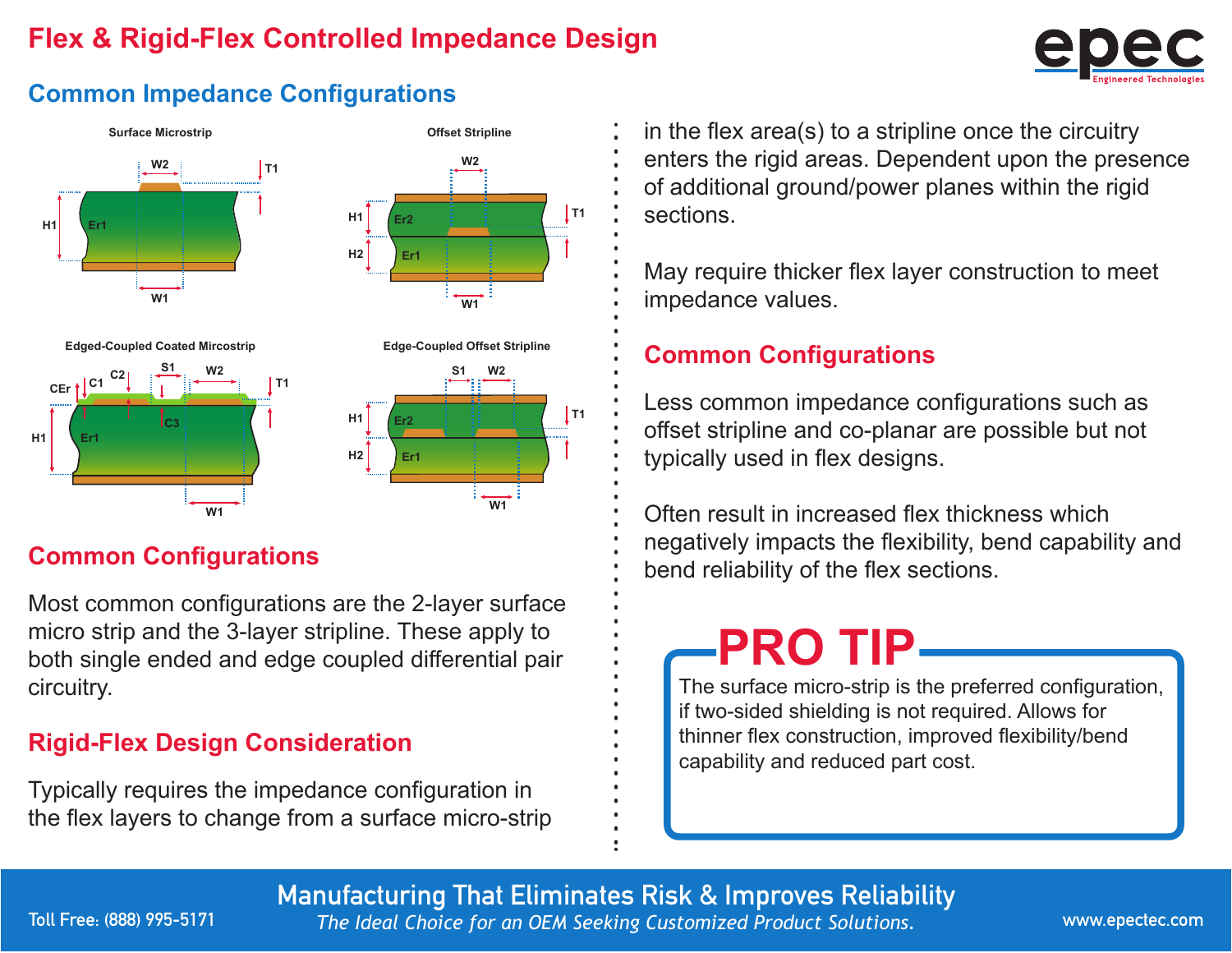### **Flex & Rigid-Flex Controlled Impedance Design**



#### **Impedance Controlled Material Stackups**



#### 2 Layer Surface Micro-Strip

#### **3 Layer Embedded Stripline**



# **PRO TIP**

For higher current circuits, investigate increased trace width(s) with  $\frac{1}{2}$  oz copper before increasing copper thickness to allow for thinnest flex construction.

#### **Controlled Impedance vs Bend Capability**

Controlled impedance designs require thicker than standard flex cores to achieve impedance values. Results in a thicker flex construction which reduces bend capabilities. The surface microstrip configuration allows for the thinnest possible construction with the highest degree of flexibility and bend capability. Stripline configuration allows for two sided shielding but significantly increases flex thickness, reduces bend capabilities and increases part cost.

#### **Preferred Copper Thickness**

 $\frac{1}{2}$  oz copper allows for thinner traces/flex cores and reduced part cost.

### **Trace Line Width and Spacing**

#### **Common 100 Ohm differential pair configuration:**

- ½ Copper
- 0.004" trace with 0.006" spacing

#### **Common 50 ohm single ended configuration:**

- ½ Copper
- 0.004" Trace

Manufacturing That Eliminates Risk & Improves Reliability

*The Ideal Choice for an OEM Seeking Customized Product Solutions.* www.epectec.com